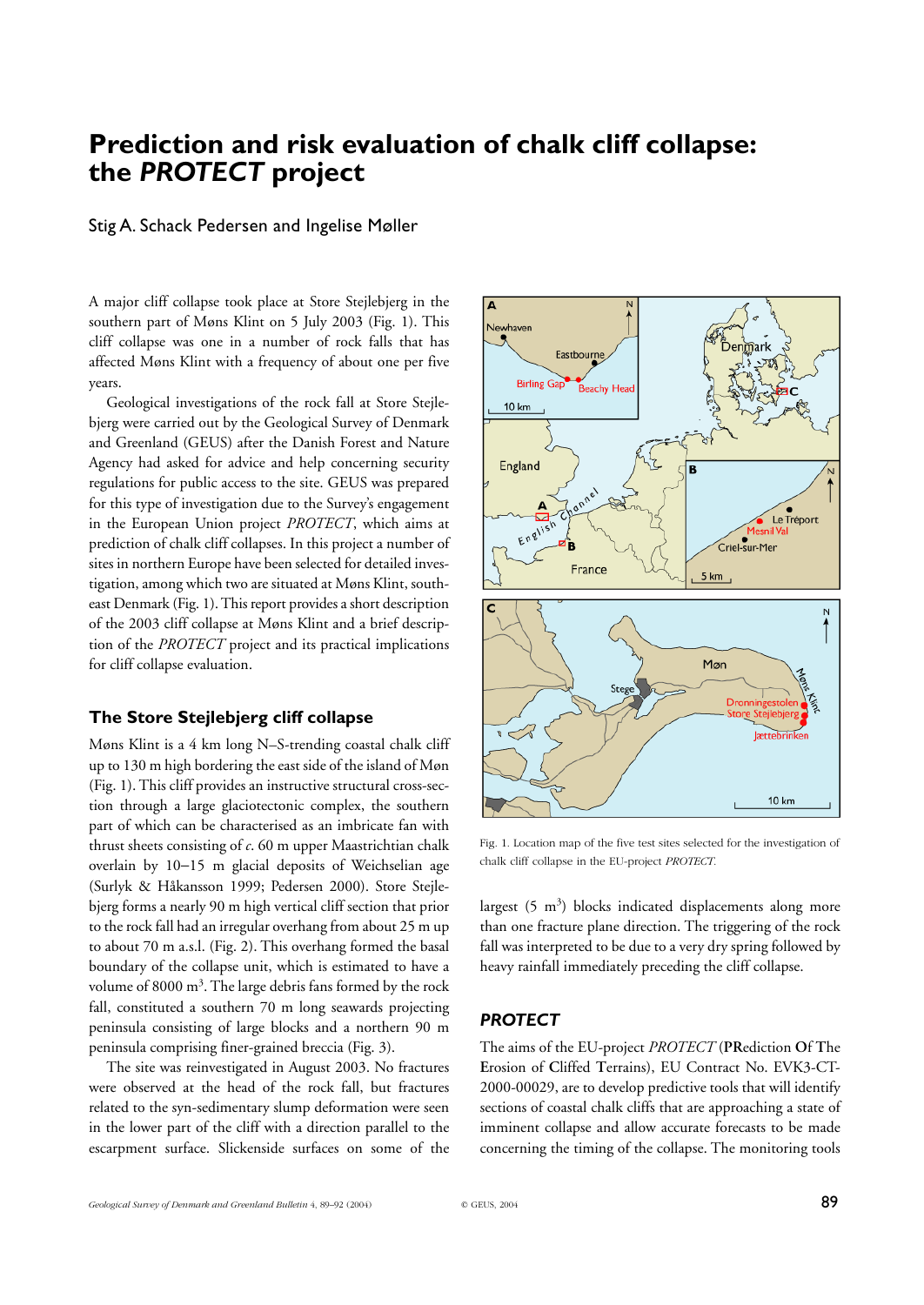

Fig. 2. Oblique aerial photograph of the *c*. 90 m high chalk cliff at Store Stejlebjerg prior to the rock fall. The photograph was taken on 13 March 2003 as part of a systematic photogrammetric survey aiming at an aerotriangulation of the Møns Klint cross-section for future examinations of structural geology and landslide activity.



Fig. 3. The broad 90 m long peninsula formed by the rock fall seen from the top of Store Stejlebjerg on 29 August 2003. The preservation potential of these breccias is not high and the peninsula will probably be lost to erosion in about three years.

focused on are azimuthal resistivity measurements, microseismicity and acoustic emission, and the project also aims at contributing to the understanding of the physical properties of rock masses which lead to unstable cliffs and failures. The project works closely with user communities in order to ensure that development is adapted to user requirements. This includes issuing informed hazard warnings in areas around cliffs, providing information for land-use planning in the coastal zone and conservation regulations, and maximising the use of the cliffed coastline as an amenity (Busby *et al.* 2002).

In the *PROTECT* project nine partners are involved: (1) British Geological Survey – project coordinator; (2) University of Brighton, England; (3) Bureau de Recherche Géologiques et Minières, France; (4) Geological Survey of Denmark and Greenland; (5) Institut National de l'environement Industriel et des Risques, France; (6) Isle of Wight Centre for the Coastal Environment, England; (7) Direction Departementale de l'Equipement de la Seine Maritime, France; (8) Urzad Morskiw Gdyni, Poland; and (9) Consorzio Ferrara Ricerche, Italy.

The main scientific topics addressed by the project are discussed below.

# Detection of fracture dilatancy

Temporal azimuthal apparent resistivity measurements are made at the five research sites at bimonthly intervals (Figs 1, 4). The parameters required to monitor variations in the rock mass are determined and fracture orientations are calculated for each research site.

# Detection of cracking

Five accelerometers and five geophones were installed at the test site in France (Mesnil Val; Fig. 1) and acquisition began in January 2002. Initial investigations of the microseismic activity shows that a microseismic event can be recorded on one transducer. As a consequence, the microseismic network is strongly recommended compared to the waveguide system, which has also been considered (Busby *et al.* 2002).

# Influence of rock and external parameters

Detailed rock mass data and erosion data are collected from the research sites, and rock sampling for investigation of physical properties and strength of the chalk is carried out. Meteorological and water level data, including external temperature, barometric pressure, wind velocity and direction, and precipitation are recorded for the study of influence of external parameters on the behaviour of the rock mass.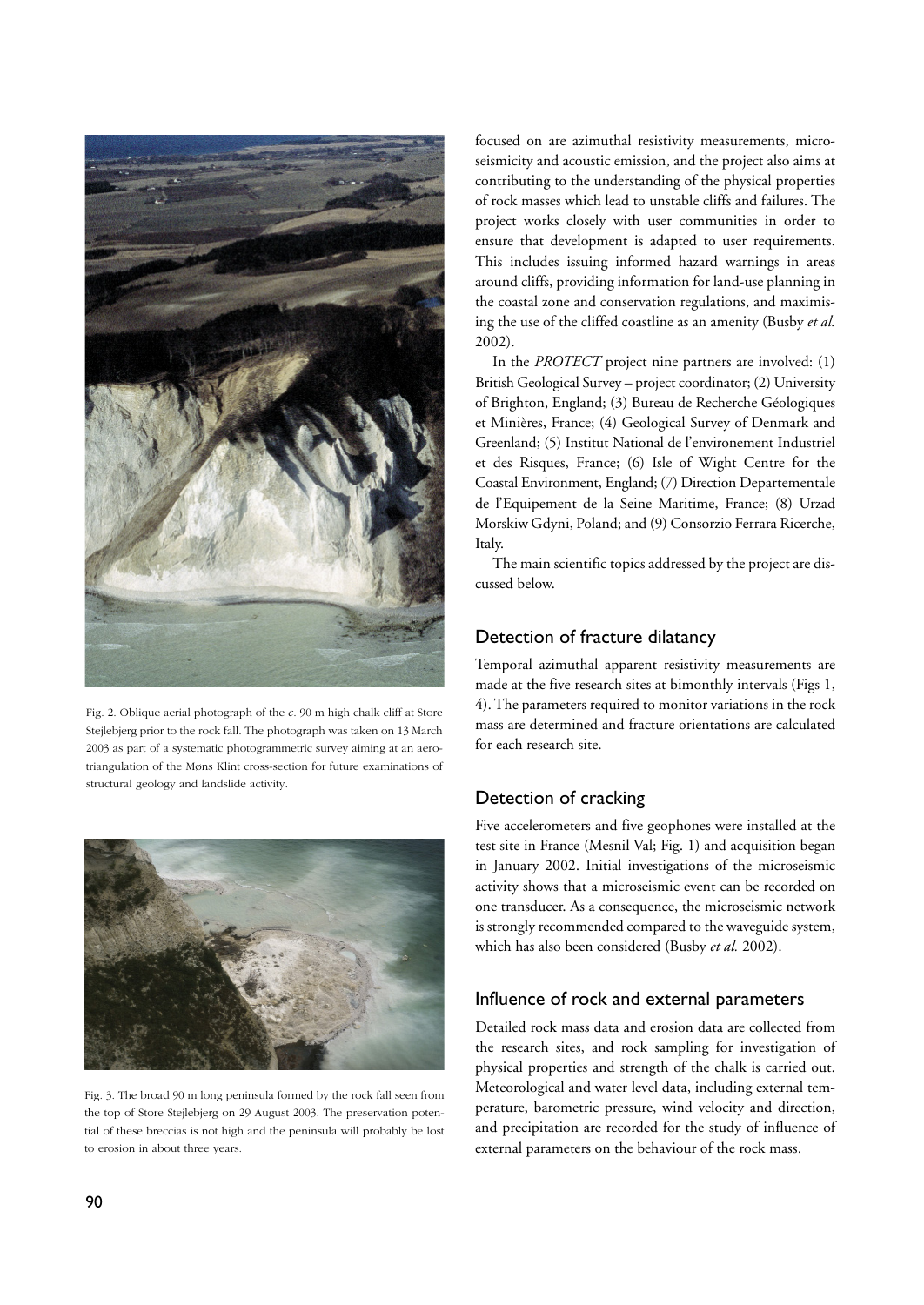

Fig. 4. Maps of the five test sites established for the *PROTECT* investigations. All locality maps drawn with north at top. Contour lines are in metres. Each grid point is provided with a vector bar representing the displacement of the grid point based on repeated measurements. The displacement is relative to the first measurement. Horizontal displacements shown by length of bar (upscaled by a factor of 100). Vertical displacments are shown by colour.